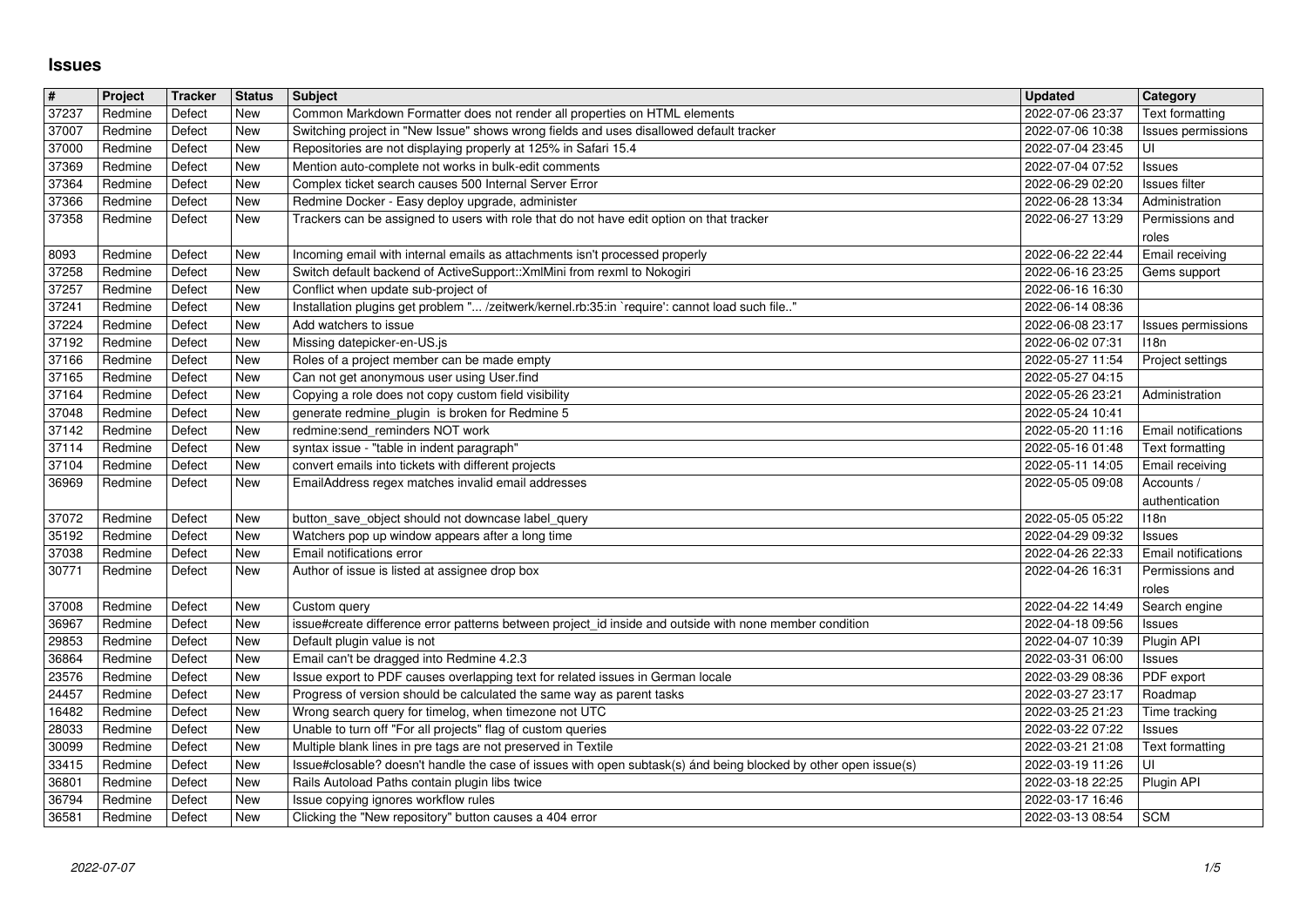| $\overline{\mathbf{H}}$ | Project            | Tracker          | <b>Status</b> | <b>Subject</b>                                                                                                                                                      | <b>Updated</b>                                       | Category                                    |
|-------------------------|--------------------|------------------|---------------|---------------------------------------------------------------------------------------------------------------------------------------------------------------------|------------------------------------------------------|---------------------------------------------|
| 36059                   | Redmine            | Defect           | New<br>New    | Fulltext search in timelog comments<br>Realitons error                                                                                                              | 2022-03-13 06:44                                     | Search engine                               |
| 36735<br>36515          | Redmine<br>Redmine | Defect<br>Defect | New           | Images with absolute Path / URL not exported to PDF                                                                                                                 | 2022-03-07 12:00<br>2022-03-02 23:53                 | Issues<br>PDF export                        |
| 36719                   | Redmine            | Defect           | New           | Projects page doesn't show project summary correctly if it contains a table                                                                                         | 2022-02-28 17:55                                     | Projects                                    |
| 10048                   | Redmine            | Defect           | New           | Secondary sorting after sorting by parent task                                                                                                                      | 2022-02-24 16:47                                     | Issues                                      |
| 36700                   | Redmine            | Defect           | New           | redmine:email:receive imap truncate body email                                                                                                                      | 2022-02-24 15:59                                     | Email receiving                             |
| 36574<br>32762          | Redmine<br>Redmine | Defect<br>Defect | New<br>New    | context-menu on task<br>Unicode character fails edit Issue                                                                                                          | 2022-02-24 13:53<br>2022-02-14 20:51                 | UI                                          |
| 36634                   | Redmine            | Defect           | New           | Usability: change "are you sure" texts.                                                                                                                             | 2022-02-14 12:36                                     | UI                                          |
| 35582                   | Redmine            | Defect           | New           | Error: Template::Error (Tried to load unspecified class: ActiveSupport::HashWithIndifferentAccess)                                                                  | 2022-02-13 10:04                                     | Administration                              |
| 36542                   | Redmine            | Defect           | New           | projects.xml API doens't include closed projects since redmine v4.1                                                                                                 | 2022-02-10 10:14                                     | <b>REST API</b>                             |
| 36583<br>32972          | Redmine<br>Redmine | Defect<br>Defect | New<br>New    | Navigate directly to My Page from SSO authentication avoiding redmine login<br>UTF8 Symbols as Usernames get Truncated                                              | 2022-02-07 12:19<br>2022-02-02 21:16                 | OpenID<br>Accounts /                        |
|                         |                    |                  |               |                                                                                                                                                                     |                                                      | authentication                              |
| 35382                   | Redmine            | Defect           | New           | Copy Project Tracker and Tasks and relations                                                                                                                        | 2022-01-27 21:08                                     |                                             |
| 36349                   | Redmine            | Defect           | New           | Problem with adding peopel to existing tasks                                                                                                                        | 2022-01-25 11:52                                     | Issues permissions                          |
| 36444<br>34570          | Redmine<br>Redmine | Defect<br>Defect | New<br>New    | Validation error message when no trackers are assigned to a project is confusing<br>Misleading workflow/permission issue                                            | 2022-01-18 08:11<br>2022-01-13 14:08                 | Email receiving<br>Permissions and          |
|                         |                    |                  |               |                                                                                                                                                                     |                                                      | roles                                       |
| 6320                    | Redmine            | Defect           | New           | Subtasks do not appear under parent task in Issues view                                                                                                             | 2022-01-12 08:50                                     | <b>Issues</b>                               |
| 9222                    | Redmine            | Defect           | New           | non-breaking space prevents wiki parsing                                                                                                                            | 2022-01-06 21:54                                     | Text formatting                             |
| 36395<br>34476          | Redmine<br>Redmine | Defect<br>Defect | New<br>New    | Mailer.with_synched_deliveries is not thread-safe<br>Link_to_Timelog_query                                                                                          | 2022-01-06 17:12<br>2022-01-05 03:52                 | <b>Email notifications</b><br>Time tracking |
| 36368                   | Redmine            | Defect           | New           | show in assignable user when he/she is not member of that project                                                                                                   | 2021-12-30 13:11                                     | <b>Issues</b>                               |
| 36365                   | Redmine            | Defect           | New           | centos8 00 redmine0000000000 webhook,000000000000000                                                                                                                | 2021-12-29 10:00                                     | Hook requests                               |
| 34278                   | Redmine            | Defect           | New           | Atom feed for user does not work                                                                                                                                    | 2021-12-24 08:01                                     | Feeds                                       |
| 36291<br>36335          | Redmine<br>Redmine | Defect<br>Defect | New<br>New    | Issue done ratio is not updated after closing duplicate issue<br>Error when editing workflow with large number of statuses                                          | 2021-12-22 13:35<br>2021-12-19 15:50                 | <b>Issues</b><br><b>Issues workflow</b>     |
| 35732                   | Redmine            | Defect           | New           | Clean up and reorder Redmine Wiki                                                                                                                                   | 2021-12-16 09:47                                     |                                             |
| 36278                   | Redmine            | Defect           | New           | Required field does not marked as required when user has multiple roles with different rules                                                                        | 2021-12-13 10:46                                     | <b>Issues workflow</b>                      |
| 29622                   | Redmine            | Defect           | New           | Adding a 'Custom Field' to 'Activities (time tracking)' prevents time entry on project change                                                                       | 2021-12-07 09:16                                     | Time tracking                               |
| 36273<br>36260          | Redmine<br>Redmine | Defect<br>Defect | New<br>New    | Modifying the source code of the plugin does not reload it in trunk 21295<br>Gantt error                                                                            | 2021-12-02 15:21<br>2021-11-30 11:55                 |                                             |
| 33647                   | Redmine            | Defect           | New           | Paste images from the clipboard does not work when editing existing issue notes                                                                                     | 2021-11-29 12:31                                     | UI                                          |
| 36229                   | Redmine            | Defect           | New           | API - Question/Problem                                                                                                                                              | 2021-11-23 23:44                                     | Documentation                               |
| 8977                    | Redmine            | Defect           | New           | user doesn't show up in the author filter dropdown when querying for issues                                                                                         | 2021-11-22 20:32                                     |                                             |
| 36223                   | Redmine            | Defect           | New           | Import from csv problems                                                                                                                                            | 2021-11-22 16:55                                     | Importers                                   |
| 11077<br>34824          | Redmine<br>Redmine | Defect<br>Defect | New<br>New    | After migrating from Mantis to RedMine 2.0 and changing tracker labels, almost all issues deleted<br>Outdated description of notification settings in user settings | 2021-11-16 13:27<br>2021-11-11 15:10   Documentation | Importers                                   |
| 36181                   | Redmine            | Defect           | New           | Time tracking enumeration Activities are duplicated and counted separately in reports                                                                               | 2021-11-10 22:24                                     | Time tracking                               |
| 36177                   | Redmine            | Defect           | New           | Remove spaces at the end of custom-fields names                                                                                                                     | 2021-11-09 14:11                                     | Custom fields                               |
| 36150<br>29625          | Redmine<br>Redmine | Defect<br>Defect | New<br>New    | imap mail fetch validation failed: due date is blank<br>application.css imported by themes not covered by cache control versioning                                  | 2021-11-06 19:36<br>2021-11-05 21:48                 | Email receiving<br>Themes                   |
|                         |                    |                  |               |                                                                                                                                                                     |                                                      |                                             |
|                         |                    |                  |               |                                                                                                                                                                     |                                                      |                                             |
|                         |                    |                  |               |                                                                                                                                                                     |                                                      |                                             |
|                         |                    |                  |               |                                                                                                                                                                     |                                                      |                                             |
|                         |                    |                  |               |                                                                                                                                                                     |                                                      |                                             |
|                         |                    |                  |               |                                                                                                                                                                     |                                                      |                                             |
|                         |                    |                  |               |                                                                                                                                                                     |                                                      |                                             |
|                         |                    |                  |               |                                                                                                                                                                     |                                                      |                                             |
|                         |                    |                  |               |                                                                                                                                                                     |                                                      |                                             |
|                         |                    |                  |               |                                                                                                                                                                     |                                                      |                                             |
|                         |                    |                  |               |                                                                                                                                                                     |                                                      |                                             |
|                         |                    |                  |               |                                                                                                                                                                     |                                                      |                                             |
|                         |                    |                  |               |                                                                                                                                                                     |                                                      |                                             |
|                         |                    |                  |               |                                                                                                                                                                     |                                                      |                                             |
|                         |                    |                  |               |                                                                                                                                                                     |                                                      |                                             |
|                         |                    |                  |               |                                                                                                                                                                     |                                                      |                                             |
|                         |                    |                  |               |                                                                                                                                                                     |                                                      |                                             |
|                         |                    |                  |               |                                                                                                                                                                     |                                                      |                                             |
|                         |                    |                  |               |                                                                                                                                                                     |                                                      |                                             |
|                         |                    |                  |               |                                                                                                                                                                     |                                                      |                                             |
|                         |                    |                  |               |                                                                                                                                                                     |                                                      |                                             |
|                         |                    |                  |               |                                                                                                                                                                     |                                                      |                                             |
|                         |                    |                  |               |                                                                                                                                                                     |                                                      |                                             |
|                         |                    |                  |               |                                                                                                                                                                     |                                                      |                                             |
|                         |                    |                  |               |                                                                                                                                                                     |                                                      |                                             |
|                         |                    |                  |               |                                                                                                                                                                     |                                                      |                                             |
|                         |                    |                  |               |                                                                                                                                                                     |                                                      |                                             |
|                         |                    |                  |               |                                                                                                                                                                     |                                                      |                                             |
|                         |                    |                  |               |                                                                                                                                                                     |                                                      |                                             |
|                         |                    |                  |               |                                                                                                                                                                     |                                                      |                                             |
|                         |                    |                  |               |                                                                                                                                                                     |                                                      |                                             |
|                         |                    |                  |               |                                                                                                                                                                     |                                                      |                                             |
|                         |                    |                  |               |                                                                                                                                                                     |                                                      |                                             |
|                         |                    |                  |               |                                                                                                                                                                     |                                                      |                                             |
|                         |                    |                  |               |                                                                                                                                                                     |                                                      |                                             |
|                         |                    |                  |               |                                                                                                                                                                     |                                                      |                                             |
|                         |                    |                  |               |                                                                                                                                                                     |                                                      |                                             |
|                         |                    |                  |               |                                                                                                                                                                     |                                                      |                                             |
|                         |                    |                  |               |                                                                                                                                                                     |                                                      |                                             |
|                         |                    |                  |               |                                                                                                                                                                     |                                                      |                                             |
|                         |                    |                  |               |                                                                                                                                                                     |                                                      |                                             |
|                         |                    |                  |               |                                                                                                                                                                     |                                                      |                                             |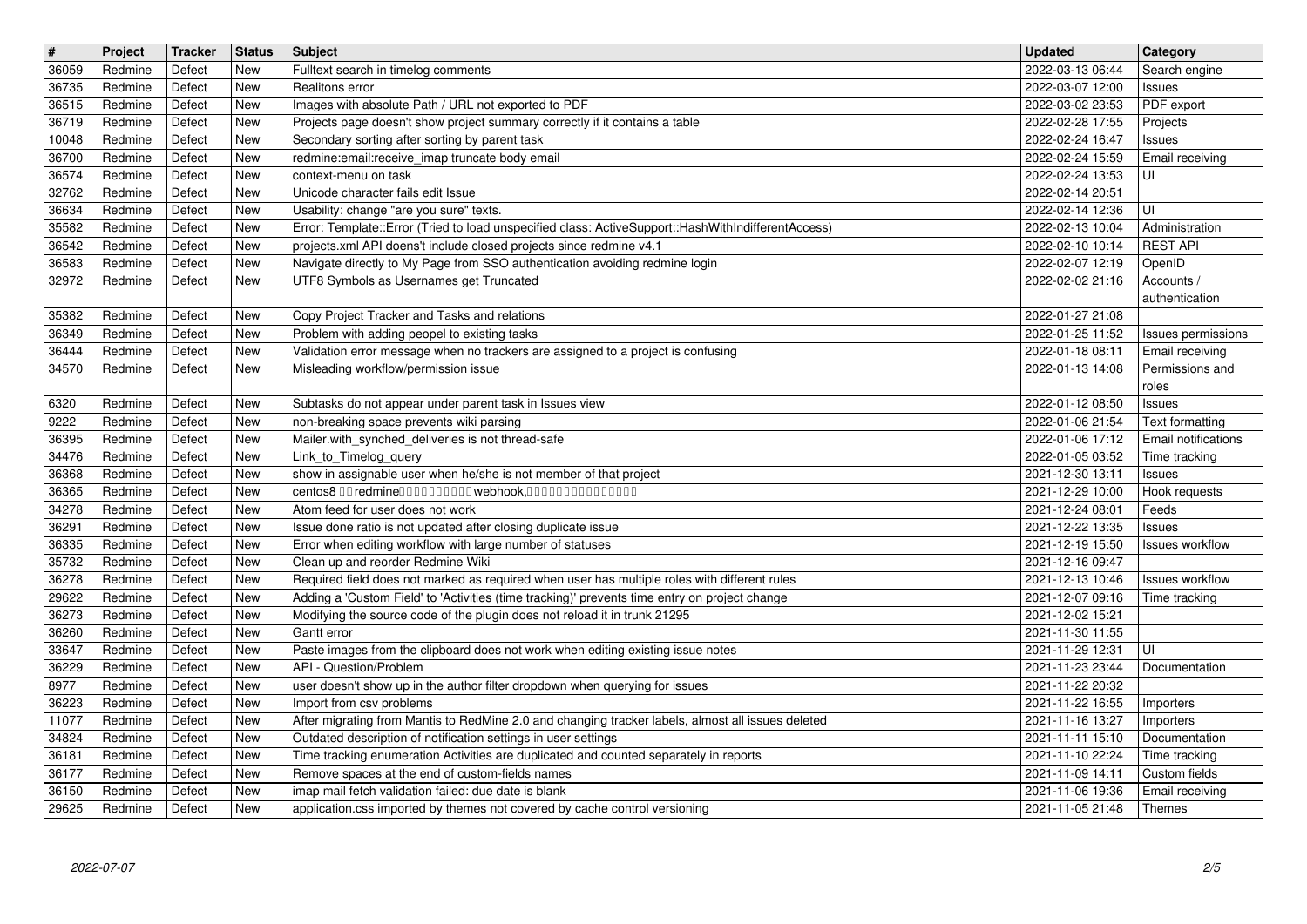| $\boxed{\texttt{#}}$ | Project                         | Tracker          | <b>Status</b> | Subject                                                                                                                                                                                              | <b>Updated</b>                                         | <b>Category</b>                        |
|----------------------|---------------------------------|------------------|---------------|------------------------------------------------------------------------------------------------------------------------------------------------------------------------------------------------------|--------------------------------------------------------|----------------------------------------|
| 36042<br>31957       | Redmine<br>Redmine              | Defect<br>Defect | New<br>New    | Filtering issues by multiple projects in REST API returns a 404<br>ActionMailer need to limit how many maximum connections it opens                                                                  | 2021-10-25 22:48<br>2021-10-25 17:32                   | <b>REST API</b><br>Email notifications |
| 36031                | Redmine                         | Defect           | New           | REST API show wiki page in html format contains wrong links to another wiki project                                                                                                                  | 2021-10-22 11:08                                       | <b>REST API</b>                        |
| 36023                | Redmine<br>Redmine              | Defect<br>Defect | New<br>New    | Export project news to pdf (images in description are not showing in exported pdf file)<br>file sestem reposatory dont list the arabic files                                                         | 2021-10-21 07:49<br>2021-10-20 12:46                   | News<br><b>SCM</b>                     |
| 36004<br>35916       | Redmine                         | Defect           | New           | Time-Entries CSV export is broken                                                                                                                                                                    | 2021-10-18 09:40                                       | Time tracking                          |
| 35965                | Redmine                         | Defect           | New           | REST group api does not work when user is already member of group                                                                                                                                    | 2021-10-08 11:33                                       | <b>REST API</b>                        |
| 35963<br>19344       | Redmine<br>Redmine              | Defect<br>Defect | New<br>New    | Redmine: Associated revisions not updating automatically<br>MySQL 5.6: IssueNestedSetConcurrencyTest#test_concurrency : always fails                                                                 | 2021-10-07 17:12<br>2021-10-04 15:51                   | Issues<br>Database                     |
| 35885                | Redmine                         | Defect           | New           | the change of routing raw files from repositories not included in the upgrade proces/manual                                                                                                          | 2021-09-24 17:32                                       |                                        |
| 35917                | Redmine                         | Defect           | New           | Bringing redmine projects back from a restored hard drive                                                                                                                                            | 2021-09-24 14:31                                       | <b>Files</b>                           |
| 35168<br>32915       | Redmine<br>Redmine              | Defect<br>Defect | New<br>New    | Activity tab not showing recent data<br>Internal Server Error occurted when exporting gantt chart to png on Windows                                                                                  | 2021-09-17 14:48<br>2021-09-17 05:30                   | <b>Activity view</b><br>Gantt          |
| 35860                | Redmine                         | Defect           | New           | Unable to see Custom Fields after migration                                                                                                                                                          | 2021-09-15 15:51                                       | Custom fields                          |
| 35872<br>35531       | Redmine<br>Redmine              | Defect<br>Defect | New<br>New    | Attendee listbox ordering problem solution<br>redmine unexpected undefined local variable or method `project'" for mail handler, did you mean project_url                                            | 2021-09-14 22:29<br>2021-09-10 10:04                   | Issues<br>Email receiving              |
| 35826                | Redmine                         | Defect           | New           | a long time subversion diff blocked all other requests                                                                                                                                               | 2021-08-30 09:11                                       | <b>SCM</b>                             |
| 10673<br>6023        | Redmine<br>Redmine              | Defect<br>Defect | New<br>New    | Dot and comma in wiki pagename<br>All members are displayed in issue summaries, even if they cannot be assigned                                                                                      | 2021-08-28 11:57<br>2021-08-22 11:27                   | Wiki                                   |
| 35794                | Redmine                         | Defect           | New           | ProjectQuery doesn't obey multiple sort orders                                                                                                                                                       | 2021-08-22 04:06                                       | Issues<br>Projects                     |
| 35734                | Redmine                         | Defect           | New           | Comments are not shown correctly in Outlookmails when using nummeration where PRE-Blocks are included                                                                                                | 2021-08-11 13:25                                       | Issues                                 |
| 33881<br>13777       | Redmine<br>Redmine              | Defect<br>Defect | New<br>New    | No email notifications for status changes triggered by fixing keywords in repository commits.<br>REST API for issues with included changesets does not include which repository the revision is from | 2021-08-06 23:54<br>2021-08-04 17:05                   | Email notifications<br><b>REST API</b> |
| 35680                | Redmine                         | Defect           | New           | Error while using local hashes gitlab-repository                                                                                                                                                     | 2021-08-04 09:40                                       | <b>SCM</b>                             |
| 35670<br>35666       | Redmine<br>Redmine              | Defect<br>Defect | New<br>New    | Graphs in the Issues Report details are too large.<br>Review incorrect usage of Setting.display_subprojects_issues                                                                                   | 2021-08-03 01:04<br>2021-08-02 15:42                   | Issues planning<br>Issues              |
| 35664                | Redmine                         | Defect           | New           | Inconsistencies in rendering of subproject data on Issues Reports                                                                                                                                    | 2021-08-02 15:26                                       | Issues planning                        |
| 35545                | Redmine                         | Defect           | New           | Fix css class assignment in issue custom field rendering in show view                                                                                                                                | 2021-07-14 10:31                                       | Issues                                 |
| 18875<br>33936       | Redmine<br>Redmine              | Defect<br>Defect | New<br>New    | [Rest API][custom field]Why "GET /custom_fields.xml" required the System manager's privilege?<br>BCC and email subaddress not working anymore                                                        | 2021-07-13 08:13<br>2021-07-06 03:24                   | <b>REST API</b><br>Email receiving     |
| 13773                | Redmine                         | Defect           | New           | remove "main-menu" div when the project menu is empty                                                                                                                                                | 2021-07-02 03:56                                       | UI                                     |
| 13554<br>13430       | Redmine<br>Redmine              | Defect<br>Defect | New<br>New    | url for thubms attachments ignores :only_path<br>:export does not force export on .xml file                                                                                                          | 2021-06-29 11:24<br>2021-06-29 07:14                   | Attachments<br>Wiki                    |
| 12489                | Redmine                         | Defect           | New           | Elapsed time when updating issues fail                                                                                                                                                               | 2021-06-10 15:00                                       | Issues                                 |
| 26023                | Redmine                         | Defect           | New           | Category filter only shows categories of current project                                                                                                                                             | 2021-06-08 18:15                                       | <b>Issues filter</b>                   |
| 35359<br>35320       | Redmine<br>Redmine              | Defect<br>Defect | New<br>New    | assignee dropdown list ascending order<br>When viewing spent time report the Activity, Issue Id and Subject are combined into a single column Issue yet there is no option for                       | 2021-06-05 13:02<br>2021-05-27 18:02                   | Filters<br><b>Issues filter</b>        |
|                      |                                 |                  |               | filtering on subject.                                                                                                                                                                                |                                                        |                                        |
| 23224                | 35309 Redmine Defect<br>Redmine | Defect           | New<br>New    | Hyperlinks ending in "\$" will be truncated (the trailing "\$" sign will not be part of the URL to be pointed to)<br>Datepicker doesn't obey the user's settings format                              | 2021-05-26 10:29   Text formatting<br>2021-05-19 22:24 | ΙUΙ                                    |
| 35224                | Redmine                         | Defect           | New           | Adding new project impossible with mandatory custom field of type users                                                                                                                              | 2021-05-14 14:05                                       | Projects                               |
| 35199<br>25296       | Redmine<br>Redmine              | Defect<br>Defect | New<br>New    | HookTest resets all listeners - core tests run inconsistently with plugins<br>RestAPI doesn't allow anonymous account registration but web interface does.                                           | 2021-05-10 21:26<br>2021-05-10 04:21                   | Plugin API<br><b>REST API</b>          |
|                      |                                 |                  |               |                                                                                                                                                                                                      |                                                        |                                        |
|                      |                                 |                  |               |                                                                                                                                                                                                      |                                                        |                                        |
|                      |                                 |                  |               |                                                                                                                                                                                                      |                                                        |                                        |
|                      |                                 |                  |               |                                                                                                                                                                                                      |                                                        |                                        |
|                      |                                 |                  |               |                                                                                                                                                                                                      |                                                        |                                        |
|                      |                                 |                  |               |                                                                                                                                                                                                      |                                                        |                                        |
|                      |                                 |                  |               |                                                                                                                                                                                                      |                                                        |                                        |
|                      |                                 |                  |               |                                                                                                                                                                                                      |                                                        |                                        |
|                      |                                 |                  |               |                                                                                                                                                                                                      |                                                        |                                        |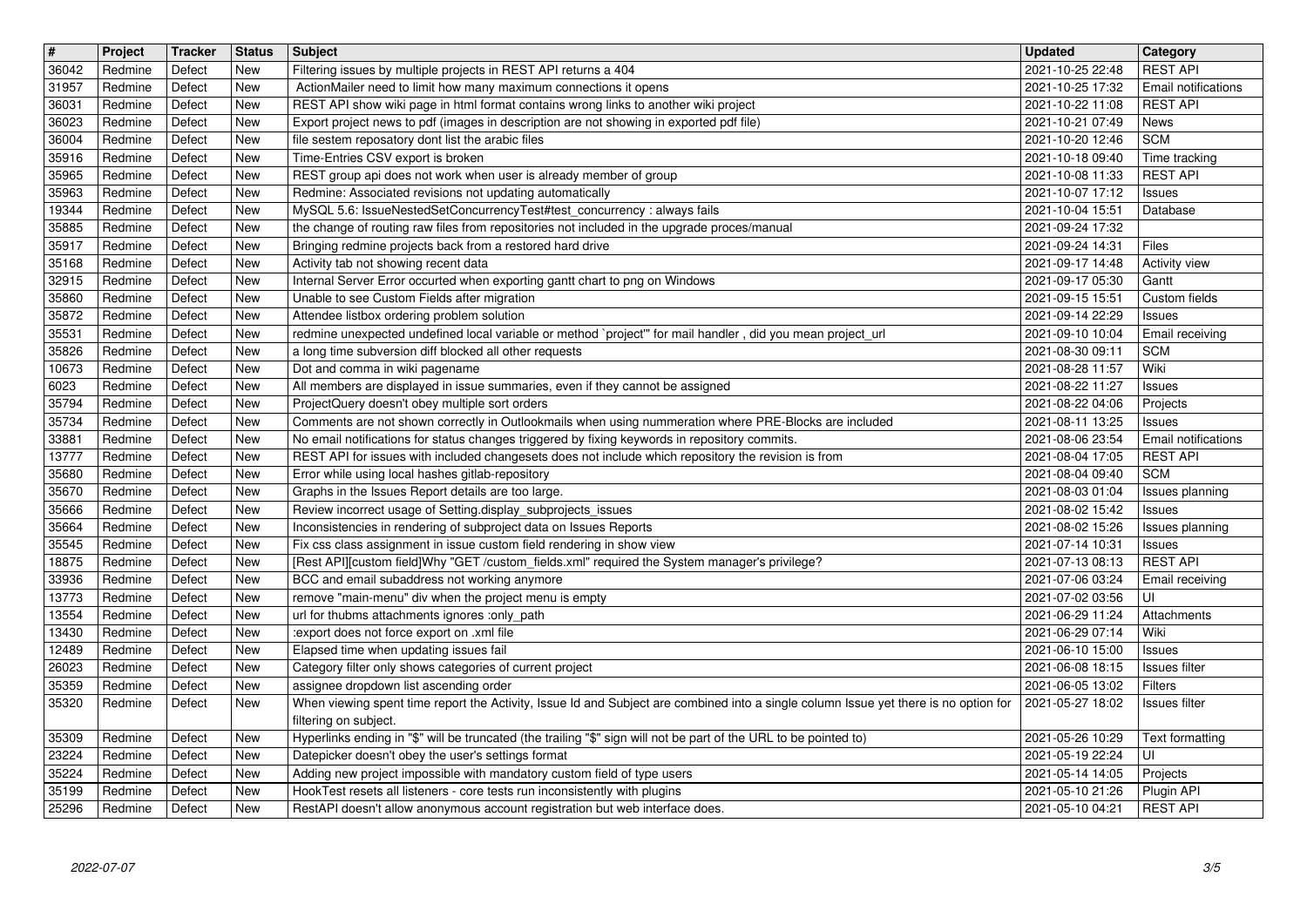| $\overline{\mathbf{H}}$ | Project            | Tracker          | <b>Status</b> | <b>Subject</b>                                                                                                                                                                                              | <b>Updated</b>                       | <b>Category</b>                     |
|-------------------------|--------------------|------------------|---------------|-------------------------------------------------------------------------------------------------------------------------------------------------------------------------------------------------------------|--------------------------------------|-------------------------------------|
| 34490<br>34896          | Redmine<br>Redmine | Defect<br>Defect | New<br>New    | CSV import does not accept drag and drop of a CSV file<br>PDF thumbnails are not displayed even though "ImageMagick PDF support available (optional)" is checked                                            | 2021-05-07 09:08<br>2021-05-06 01:42 | Importers<br>Administration         |
| 35212                   | Redmine            | Defect           | New           | Issues controller_issues_edit_* hooks not firing on bulk edit actions                                                                                                                                       | 2021-05-05 18:20                     | Issues                              |
| 35132<br>33701          | Redmine<br>Redmine | Defect<br>Defect | New<br>New    | Custum field default value has no effect if field is inaccessible<br>URI check (for Custom Fields) overly restrictive (only http, https, ftp and mailto allowed)                                            | 2021-05-03 22:22<br>2021-04-27 17:06 | Custom fields<br>Custom fields      |
| 35153                   | Redmine            | Defect           | New           | Add a touch icon                                                                                                                                                                                            | 2021-04-27 13:08                     | UI                                  |
| 10721<br>35102          | Redmine<br>Redmine | Defect<br>Defect | New<br>New    | Loss of attachments while fetching emails from IMAP (GMail)<br>Issue Tracking Details are showning issue statuses even if they are not used within the project                                              | 2021-04-23 15:30<br>2021-04-15 11:02 | Email receiving                     |
| 23189                   | Redmine            | Defect           | New           | Spent time by filter, offset by one day                                                                                                                                                                     | 2021-04-06 23:03                     | Time tracking                       |
| 35028<br>34995          | Redmine<br>Redmine | Defect<br>Defect | New<br>New    | Deprecation message when executing 'bundle install'<br>Running redmine in docker getting ssl error, any ideas what might be the issue?                                                                      | 2021-04-04 20:44<br>2021-03-31 15:18 | Gems support<br>Email receiving     |
| 33941                   | Redmine            | Defect           | New           | Do not use timezone unaware methods                                                                                                                                                                         | 2021-03-31 04:59                     | Rails support                       |
| 34957<br>34965          | Redmine<br>Redmine | Defect<br>Defect | New<br>New    | Search issues by custom fields is slow<br>UnWatch ticket does not work thows 403 Forbidden when clicked                                                                                                     | 2021-03-28 08:12<br>2021-03-26 19:06 | Performance<br>UI                   |
| 26668                   | Redmine            | Defect           | New           | Create "Documentation support" subsection in the "Non Code Related" section of the "Contribution" page.                                                                                                     | 2021-03-19 13:08                     | Documentation                       |
| 34870<br>12592          | Redmine<br>Redmine | Defect<br>Defect | New<br>New    | Differences in searches for accented words<br>Unable to create an issue with category field required and no category defined                                                                                | 2021-03-09 21:11<br>2021-03-09 18:08 | <b>Filters</b><br>Issues            |
| 34820                   | Redmine            | Defect           | New           | Associated Revisions not shown up on Activity Page                                                                                                                                                          | 2021-03-01 13:38                     | Activity view                       |
| 33829<br>33458          | Redmine<br>Redmine | Defect<br>Defect | New<br>New    | Tags "updated" in issues atom are "created on"<br>The display of Forums tab of the project settings is broken                                                                                               | 2021-02-28 06:44<br>2021-02-21 06:12 | Feeds<br>Project settings           |
| 21642                   | Redmine            | Defect           | New           | The Textile table don't support the tr class attributes                                                                                                                                                     | 2021-02-11 18:22                     | <b>Text formatting</b>              |
| 34681<br>34284          | Redmine<br>Redmine | Defect<br>Defect | New<br>New    | LDAP test not running on redmine build server<br>In Role edit view the per tracker table only shows up when "View Issues" permission is selected                                                            | 2021-02-03 20:43<br>2021-02-02 13:11 | LDAP<br>Issues permissions          |
| 9588                    | Redmine            | Defect           | New           | Text fields used for data entry should trim whitespace.                                                                                                                                                     | 2021-02-01 05:27                     | UI                                  |
| 34212<br>32438          | Redmine<br>Redmine | Defect<br>Defect | New<br>New    | Time Entries POST doesn't work in JSON format<br>Update the public site www.redmine.org ti latest release                                                                                                   | 2021-01-07 09:44<br>2020-12-28 02:53 | <b>REST API</b><br>Website          |
|                         |                    |                  |               |                                                                                                                                                                                                             |                                      | (redmine.org)                       |
| 34108<br>34283          | Redmine<br>Redmine | Defect<br>Defect | New<br>New    | "Is duplicate of" and "Has duplicate" issue relations can be a circular reference<br>Text in code / preformatted blocks renders incorrrectly in Issue List                                                  | 2020-12-23 03:57<br>2020-12-20 10:04 | Issues<br>Issues list               |
| 12102                   | Redmine            | Defect           | New           | Installed Redmine in a sub-URI: Links are generated not correctly                                                                                                                                           | 2020-12-14 15:42                     | Project settings                    |
| 34276<br>980            | Redmine<br>Redmine | Defect<br>Defect | New<br>New    | Atom feeds of Issue lists don't respect the sort order<br>"For all projects" custom queries                                                                                                                 | 2020-12-13 16:10<br>2020-12-10 14:01 | Issues list<br><b>Issues</b>        |
| 34430                   | Redmine            | Defect           | New           | Link missing in tickets generated by mail                                                                                                                                                                   | 2020-12-10 10:34                     | Email receiving                     |
| 34419<br>5587           | Redmine<br>Redmine | Defect<br>Defect | New<br>New    | Tracker created in Custom tracker type not appearing in my Query<br>Custom fields 'required' not taking Tracker into account                                                                                | 2020-12-09 07:14<br>2020-12-06 14:48 | Filters<br>Issues                   |
| 28865                   | Redmine            | Defect           | New           | Group items by project in version type custom fields                                                                                                                                                        | 2020-12-01 17:07                     | Custom fields                       |
| 32729<br>28409          | Redmine<br>Redmine | Defect<br>Defect | New<br>New    | Line breaks when creating ticket or comment via Mail<br>Total estimated time value not visible when tracker has estimate time field disabled                                                                | 2020-11-29 06:07<br>2020-11-28 09:53 | Email receiving<br>Issues           |
| 33402                   | Redmine            | Defect           | New           | Receive email problem - inserting unwanted p tags                                                                                                                                                           | 2020-11-28 09:18                     | <b>Email receiving</b>              |
| 33610<br>34306          | Redmine<br>Redmine | Defect<br>Defect | New<br>New    | Submitting the edit issue form without changing any field updates updated_on column<br>When creating a custom query with role level security you can deselect your own role (making the query inaccessible) | 2020-11-28 09:10<br>2020-11-25 08:31 | <b>Issues</b><br><b>Issues list</b> |
| 4483<br>21595           | Redmine<br>Redmine | Defect<br>Defect | New<br>New    | LDAP authentication with Redmine doesn't return an error when credentials used to bind to LDAP are incorrect<br>LDAP test pass when LDAP admin user is expired                                              | 2020-11-24 06:18<br>2020-11-17 01:51 | LDAP<br>LDAP                        |
|                         |                    |                  |               |                                                                                                                                                                                                             |                                      |                                     |
|                         |                    |                  |               |                                                                                                                                                                                                             |                                      |                                     |
|                         |                    |                  |               |                                                                                                                                                                                                             |                                      |                                     |
|                         |                    |                  |               |                                                                                                                                                                                                             |                                      |                                     |
|                         |                    |                  |               |                                                                                                                                                                                                             |                                      |                                     |
|                         |                    |                  |               |                                                                                                                                                                                                             |                                      |                                     |
|                         |                    |                  |               |                                                                                                                                                                                                             |                                      |                                     |
|                         |                    |                  |               |                                                                                                                                                                                                             |                                      |                                     |
|                         |                    |                  |               |                                                                                                                                                                                                             |                                      |                                     |